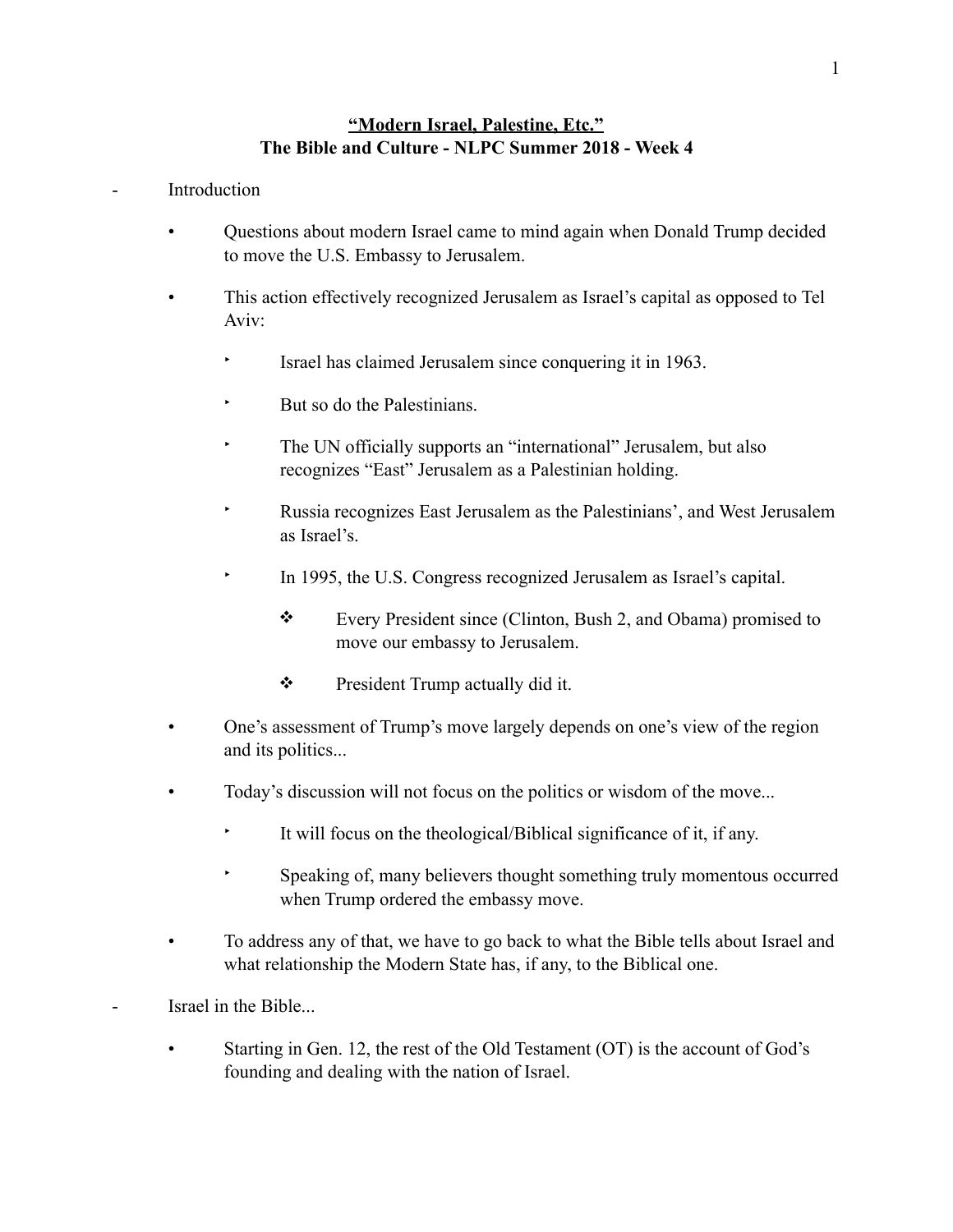- ‣ Abraham is promised that through his seed, all nations will be blessed.
	- $\div$  He's also told his seed will inherit the whole earth (Rom. 4:13)
	- ❖ Not just the Promised Land (Modern Palestine).
- ‣ After rescuing Abraham's descendants from Egypt:
	- ❖ God codifies them as a nation under His rule.
	- ❖ Plants them in the Promised Land.
- ‣ Later God promises King David two profound things about a descendant of his:
	- ❖ He will rule over all nations (see Abraham above).
	- ❖ He will rule forever.
	- ❖ Obviously this person is the Messiah.
	- ❖ His age is the Kingdom of God, the Age to Come.
- ‣ The OT comes to a close with Israel rejecting God again and again, turning to idols.
	- ❖ 10 of her 12 (Northern Kingdom of Israel) tribes are decimated and scattered by Assyria.
	- ❖ The other 2 (Southern Kingdom of Judah) tribes are taken into exile in Babylon.
	- ❖ God promised full restoration and the age of the Messiah upon condition of full repentance.
	- ❖ Judah failed to repent thoroughly:
		- **Example 2** Though returned to the Promised Land, she remained under foreign rule.
		- ➡ Clearly Judah was still under judgment for ongoing sin.
- As we all know, God in his kindness sent the Messiah:
	- The promised, eternal Son of David.
	- ‣ The Son of God in human flesh.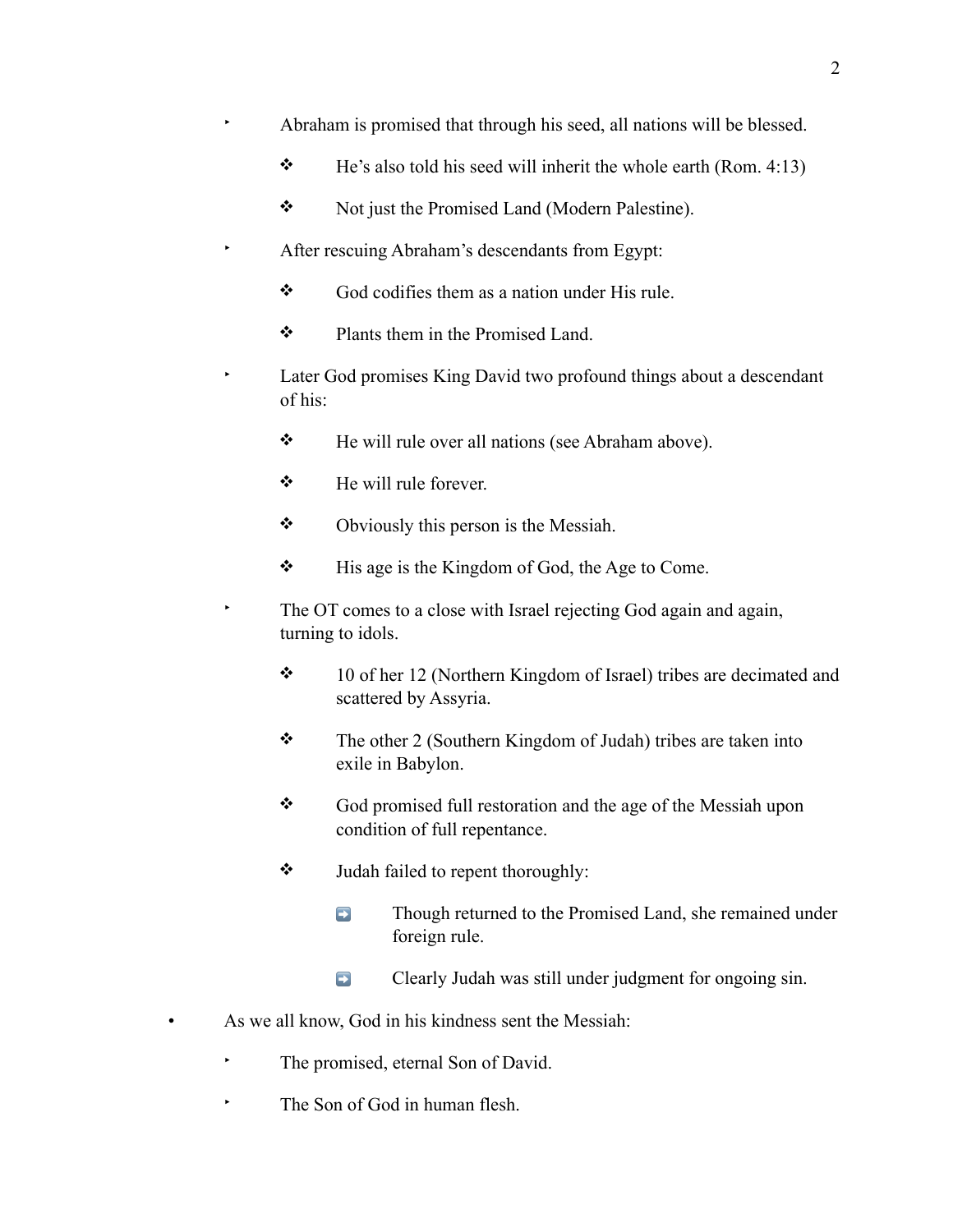- As the Christ, Jesus preached against Israel's sin and called the nation to find refuge in Him and His work.
	- Christ was largely rejected by His people.
	- ‣ He was turned over to the Romans and is crucified.
	- ‣ Yet, in the surprise of all surprises, his death was for the sins of not just Israel but the whole world.
- Even after Israel's rejection and murder of Christ, the resurrected Jesus empowered His disciples to preach forgiveness and grace:

*Acts 2:36–39 - 36 "Therefore let all the house of Israel know for certain that God has made Him both Lord and Christ—this Jesus whom you crucified." 37 Now when they heard this, they were pierced to the heart, and said to Peter and the rest of the apostles, "Brethren, what shall we do?" 38 Peter said to them, "Repent, and each of you be baptized in the name of Jesus Christ for the forgiveness of your sins; and you will receive the gift of the Holy Spirit. 39 "For the promise is for you and your children and for all who are far off, as many as the Lord our God will call to Himself."* 

- Some Jews did come to faith, a surprising number at first.
- But in just a few short years, the Jews turned on the Christians, driving most out of Jerusalem.
- Yet soon after, God called the Apostle Paul to take the gospel of the Messiah to the nations, to the Gentiles!
	- In every Gentile city, he would preach to the Jews first, but most would reject him.
	- ‣ He'd then turn to the Gentiles who were much more receptive.
	- In fact, Paul's experience with the Jews and their rejection of Christ was so hostile, he would later say this:

*1 Thessalonians 2:14b–16 - You suffered from your own people the same things those churches suffered from the Jews 15 who killed the Lord Jesus and the prophets and also drove us out. They displease God and are hostile to everyone 16 in their effort to keep us from speaking to the Gentiles so that they may be saved. In this way they always heap up their sins to the limit. The wrath of God has come upon them at last.*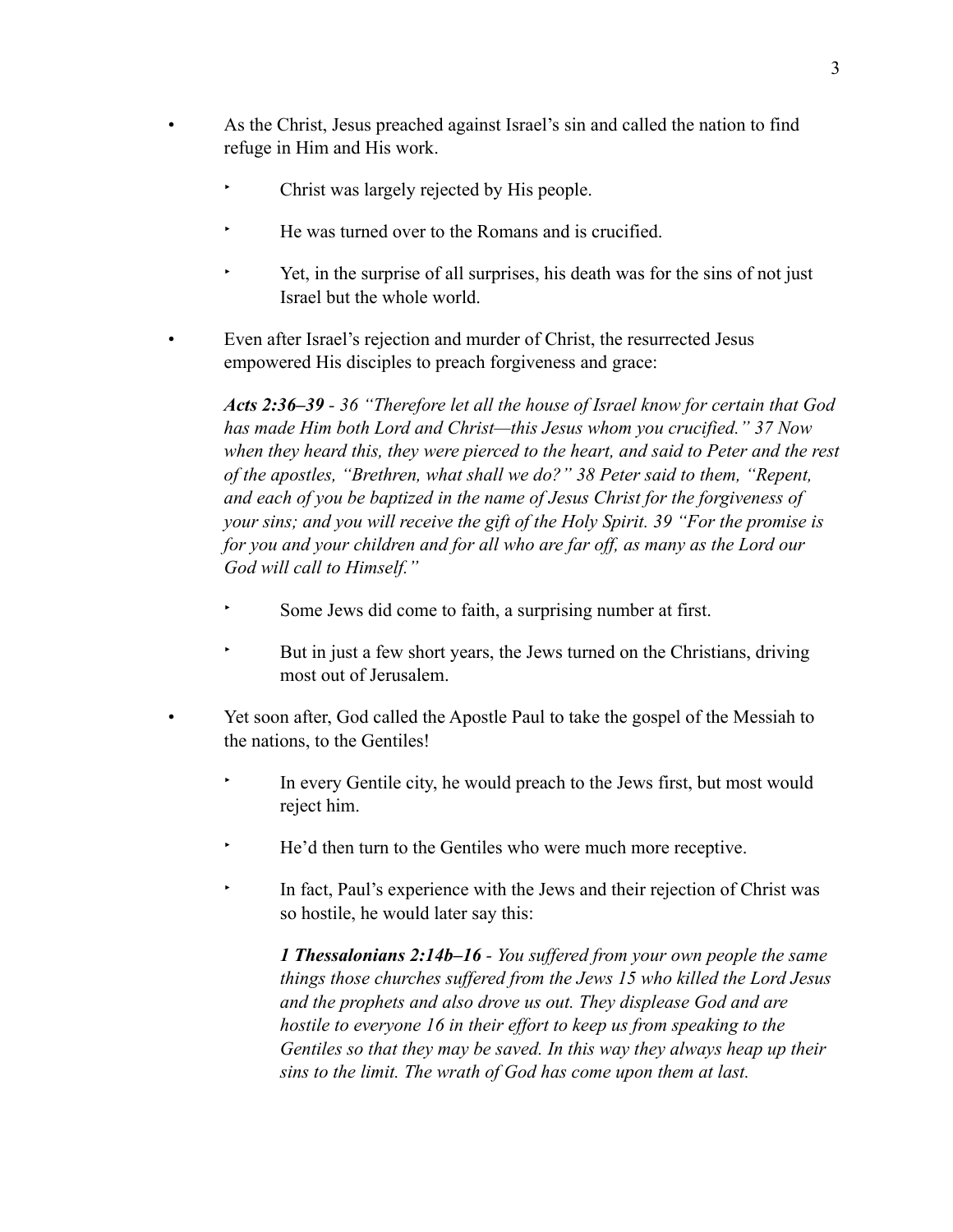This wrath that was about to come upon them was exactly what Jesus had predicted multiple times during his ministry:

*Luke 21:20–24 - 20 "But when you see Jerusalem surrounded by armies, then recognize that her desolation is near. 21 "Then those who are in Judea must flee to the mountains, and those who are in the midst of the city must leave, and those who are in the country must not enter the city; 22 because these are days of vengeance, so that all things which are written will be fulfilled. 23 "Woe to those who are pregnant and to those who are nursing babies in those days; for there will be great distress upon the land and wrath to this people; 24 and they will fall by the edge of the sword, and will be led captive into all the nations; and Jerusalem will be trampled under foot by the Gentiles until the times of the Gentiles are fulfilled.* 

- ‣ Within one generation, as Jesus had promised, Jerusalem was surrounded by the Roman armies (69-70 AD).
	- ❖ Though the Christians escaped, as Christ warned.
	- $\mathbf{\hat{P}}$  The rest of the Jews remained entrenched in their insane rebellion.
	- ❖ Thousands starved or suffered even worse fates; countless were crucified.
	- ❖ In the end, millions of Jews were dead; them Temple was leveled and the OT Jewish state was over.

What was the spiritual significance of that event? Jesus told us that too:

*Matthew 21:33–44 - 33 "Hear another parable. There was a master of a house who planted a vineyard [OT image for Israel] and put a fence around it and dug a winepress in it and built a tower and leased it to tenants, and went into another country. 34 When the season for fruit drew near, he sent his servants to the tenants to get his fruit. 35 And the tenants took his servants and beat one, killed another, and stoned another. 36 Again he sent other servants, more than the first. And they did the same to them. 37 Finally he sent his son to them, saying, 'They will respect my son.' 38 But when the tenants saw the son, they said to themselves, 'This is the heir. Come, let us kill him and have his inheritance.' 39 And they took him and threw him out of the vineyard and killed him. 40 When therefore the owner of the vineyard comes, what will he do to those tenants?" 41 They said to him, "He will put those wretches to a miserable death and*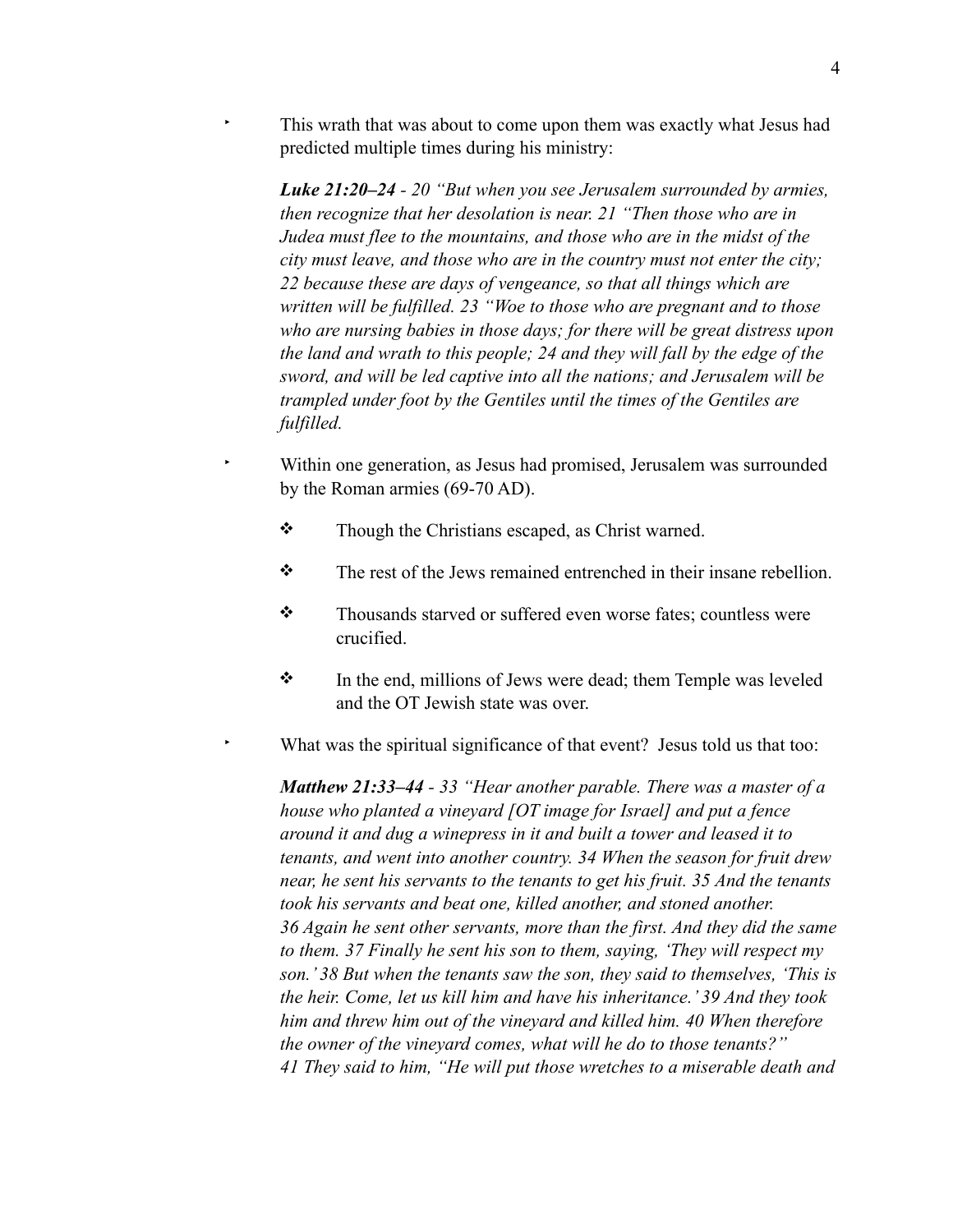*let out the vineyard to other tenants who will give him the fruits in their seasons."* 

*42 Jesus said to them, "Have you never read in the Scriptures:* 

*" 'The stone that the builders rejected has become the cornerstone; this was the Lord's doing, and it is marvelous in our eyes'?* 

*43 Therefore I tell you, the kingdom of God will be taken away from you and given to a people producing its fruits. 44 And the one who falls on this stone will be broken to pieces; and when it falls on anyone, it will crush him."* 

- Because the 1<sup>st</sup> century Jews killed God's own Son, the Kingdom was taken away from them.
	- ❖ National Israel was no longer God's chosen people.
	- ❖ They were no longer his visible kingdom on Earth.
- Well then who has the Kingdom now? Who is God's chosen people?
	- The Church!
	- ‣ The Church made up of all those who believe in Jesus, Jew or non-Jew.
	- ‣ As Paul says:

*Galatians 6:15–16 - 15 Neither circumcision nor uncircumcision means anything; what counts is the new creation. 16 Peace and mercy to all who follow this rule—to the Israel of God.*

- ‣ Now it's not as if this renewed, multinational Israel has no connection to OT Israel.
	- ❖ Paul's illustration of the Olive Tree in Rom. 11 makes that clear.
	- ❖ Unbelieving Jews were branches that were cut off and judged.
	- ❖ Believing Gentiles were grafted into the Olive tree (joining the few believing Jews of the 1st century).

‣ To come at this another way, what connects one to this renewed Israel, true Israel is not Jewish heritage, but faith!